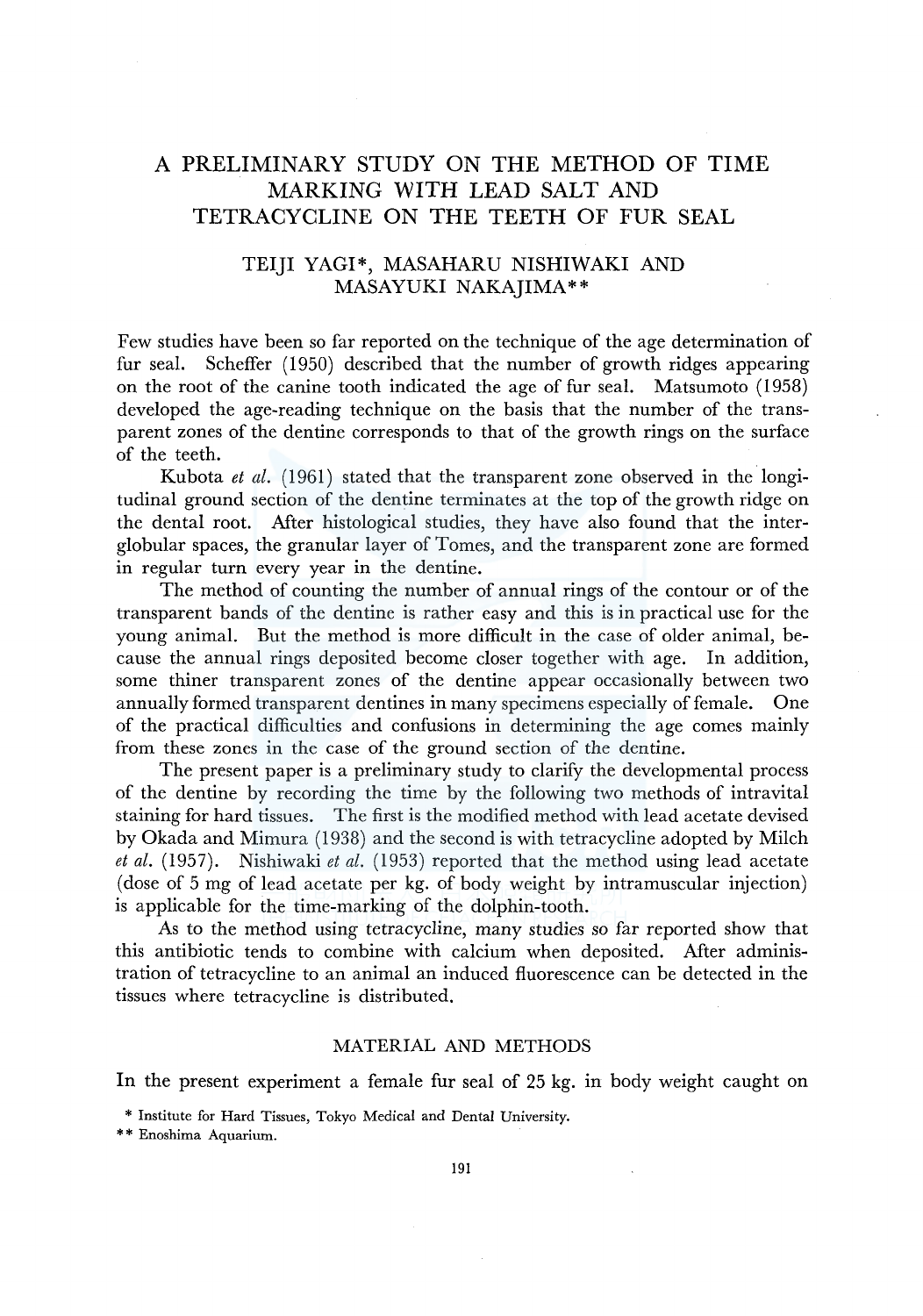June 16, 1959 in the water off Ozuchi, Iwate Prefecture, Japan, was used for this purpose.

The animal received the injections on August 27, 1959, after rearing about two-month period in the pond of the Enoshima Marineland (an aquarium). An injection containing lead complex salt was prepared by mixing lead acetate with sodium citrate in the rate of 1 : 3 and was administered intramuscularly into the nates. The dose was 5 mg of lead acetate per kg. of body weight. Tetracycline hydrochloride prepared commercially was administered by a single muscular injection in the dose of 4 mg per kg. of body weight, followed for seven days by the same dose contained in each of the twice daily diet. Therefore, the animal received the total amounts of 1500 mg of tetracycline administered orally or parenterally.

The animal survived for 162 days after the initial injection. The canine teeth which were removed from the dead animal were fixed in a  $10\%$  neutralized formalin solution. The teeth were decalcified in the 0.2 N hydrochloric acid saturated with hydrogen sulfide, and then cut into frozen sections. They were next immersed in a 0.1% solution of gold trichloride then in a 5% sodium thiosulfate solution to obtain a gilded lead line.

In order to observe the localization of tetracycline undecalcified ground sections of the teeth, approximately 50  $\mu$  thick, were put to microscopic examination for induced fluorescence under ultraviolet illumination. The microphotographs were taken with the aid of an orange filter.

### RESULT AND DISCUSSION

The line made by the deposition of lead was found in the sections of the teeth prepared by the procedure given above. Fig. 1 shows the deposited line in the middle of the developing dentine. The fluorescent structure characteristic to the deposition of tetracycline is shown in Fig. 2 in which the structure is apparently demonstrated as bright yellow line or band under the ultraviolet light.

As shown in these figures the lines, both of lead acetate and tetracycline, are located in the position of the growth layer of the dentine which is formed practically at the same time as the development of the dentine. This portion of the dentine confined between the marked line and the predentine corresponds to the increase during a five-month period from August 27 to February 2. The longitudinal ground section of the tooth shows that the age of the fur seal is identified as approximately four years by counting the contour growth ridges or transparent zones of the dentine (PLATE II-A).

In the sections of the dentine some peculiar lines presumably caused by metabolic disturbances in the development of the dentine were observed. The first line, the outermost of the dentine, was recognized as the neonatal line. The last one, coincided in position with the marking line, seemed to be caused by the administration of tetracycline (PLATE III). It is already known that the administration of tetracycline depresses the calcification either in skeleton or in tooth, while lead acetate in the appropriate doses shows no effect in development of the calcified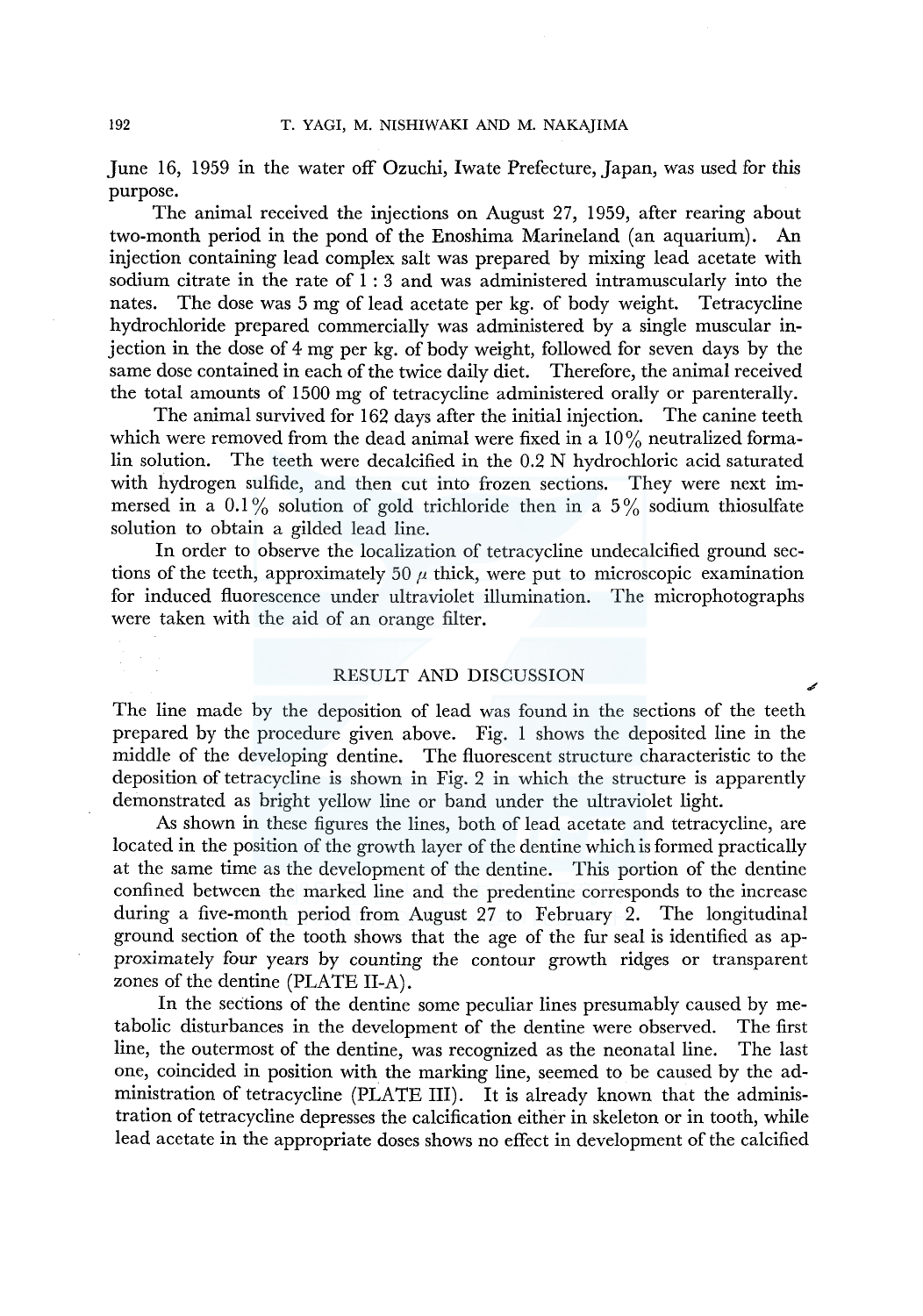tissues. In the tetracycline method a ground section must be prepared, since the drug is removed by the delayed treatment for decalcification.

In the present experiment tetracycline was given to the animal by separate administration for seven successive days in the dose of 60 mg per kg. of body weight. From the result obtained, a single dose of tetracycline possibly less than 60 mg per kg. may produce a detectable fluorescence in the area where calcification takes place. It was noted that an adequate amount of tetracycline available for the ultraviolet examination persisted within the dentine over 24 months after the death of the animal.



Fig. I. Transverse section of right mandible canine, 162 days after the injection of lead complex salt. Pb: Line of deposited lead.



Fig. 2. Transverse section of left mandible canine, around 158 days sfter the administration of tetracycline, under ultraviolet light. TC: Fluorescent line of deposited tetracycline. A: Line of autofluorescence.

Further study is in progress for marking the time with lead salt and tetracycline on the fur seal dentine so as to clarify the mechanisms of annual ring formation and to establish the method of the age determination.

The authors wish to express their hearty appreciation to Prof. Masahiro Okada, president of Tokyo Medical and Dental University, for his admirable guidance, and to Prof. Akira Asoda for his kind suggestion in this study. Grateful acknowledgement is made to Dr. Fukuzo Nagasaki, Tokai Regional Fisheries Research Laboratory, for collecting the specimens and for much discussion. also wish to acknowledge the plentiful labour in rearing the fur seal to the members of the Enoshima Marineland. Their thanks are due also to the helpful suggestion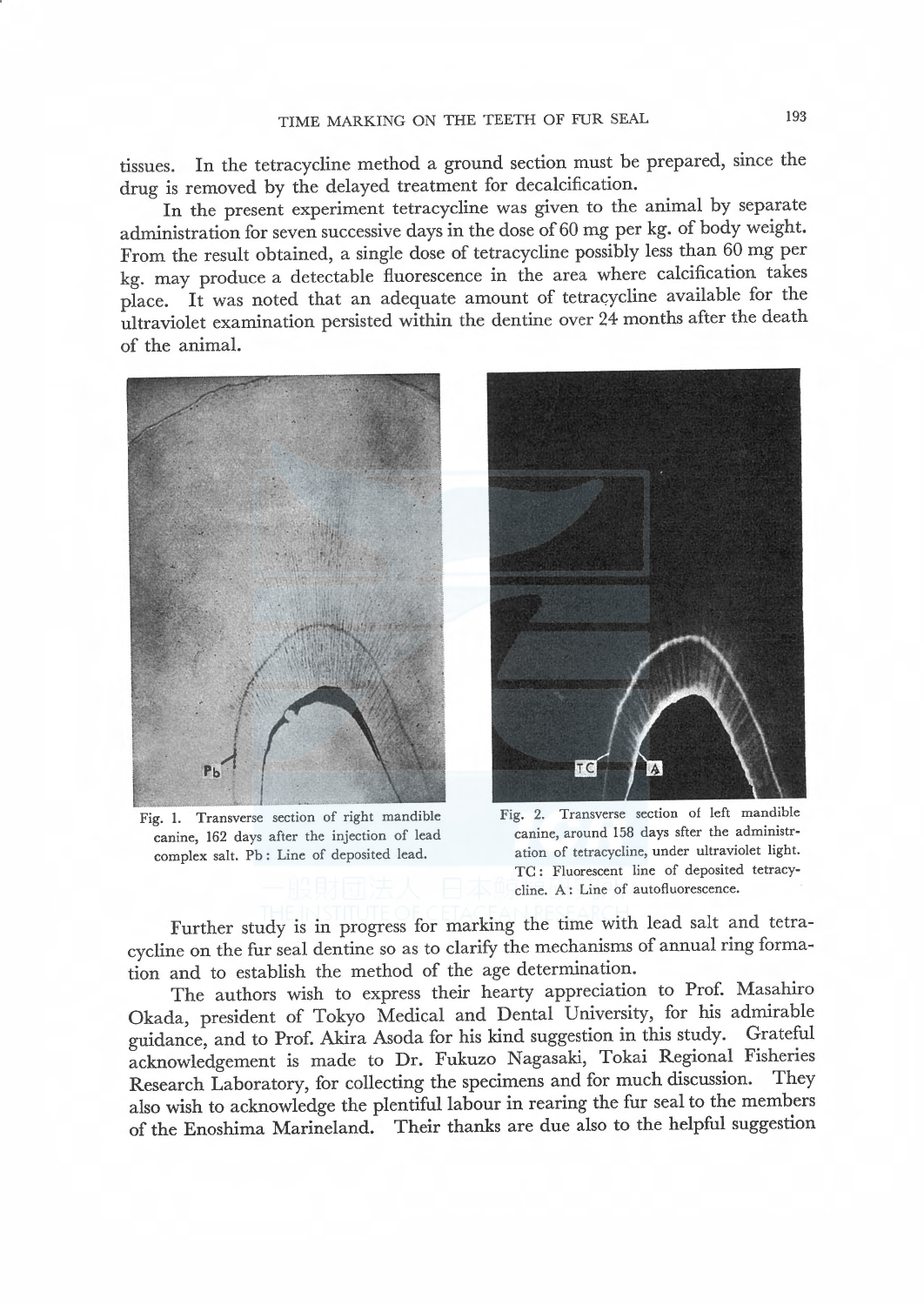of Mr. Izumi Morisaki in the course of studying fluorescence.

## **SUMMARY**

Intravital stammg after the modified lead acetate method and tetracycline for marking the time on the dentine of the fur seal was carried out, in order to establish a reliable method for the age determination of this animal. A female fur seal received the drugs and survived for 162-day period.

1. Lead acetate was given intramuscularly in the dose of 5 mg per kg. of body weight. The injection containing lead complex salt by adding sodium citrate to lead acetate, produced deposited line of lead in the area of the dentine in which matrix calcification took place. The lead line was demonstrable histochemically in the decalcified sections.

2. Tetracycline was given in the dose of 60 mg per kg. of body weight orally and parenterally. The administration of this was divided into seven successive days and given practically at the same time as the lead injection. The line of tetracycline-induced fluorescence was evident in the ground section of the dentine under the ultraviolet illumination.

3. Two lines produced by deposition of lead and tetracycline were localized in the same position of the dentine. The width of dentine enclosed by the marked band revealed the increase of the dentine during a five-month period from September to January.

4. It was estimated that the fur seal was about four years old both from those results and from the annual rings on the root and the dentine.

5. The methods described here may be adopted as a technique for the age determination especially in the older animal in which the pattern of the annual rings is not well defined.

#### REFERENCES

- BEVELANDER, G., RoLLE, G. K. and CoHLAN, S. Q. (1961). The effect of the administration of tetracycline on the development of teeth. *]our. Dent. Res.,* 40: 1020-1024.
- HARRIS, W. H. (1960). A microscopic method of determining rates of bone growth. *Nature,* 188: 1038- 1039.
- KUBOTA, K., NAGASAKI, F., MATSUMOTO, K. and TsuBOI, M. (1961). Histological studies on the growth layers in the maxillary canines of fur seals as an indicator of age. Part 1. The teeth at the age of one to nine year. *Bull. Tokyo Med. Dent. Univ.,* 8: 261-285.

MATSUMOTO, K. (1958). Unpublished, manuscript.

MILCH, R. A., RALL, D. P. and TOBIE,]. E. (1957). Bone localization of the tetracyclines. *]our. Natl. Cancer Inst.,* 19: 87-91.

MILCH, R. A., TOBIE, J. E. and ROBINSON, R. A. (1961). A Microscopic study of tetracycline localization in skeletal Neoplasma. *]our. Histochem. Cytochem.,* 9: 261-270.

NAGASAKI, F. (1961). Population study on the fur-seal herd. *Special Publication, Tokai Regional Fisheries Research Laboratory,* 7: 1-60.

NISHIWAKI, M. and YAGI, T. (1953). On the age and the growth of teeth in a dolphin, *(Prodelphinus caeruleo-albus).* (I). *Sci. Rep. Whales Res. Inst.,* 8: 133-145.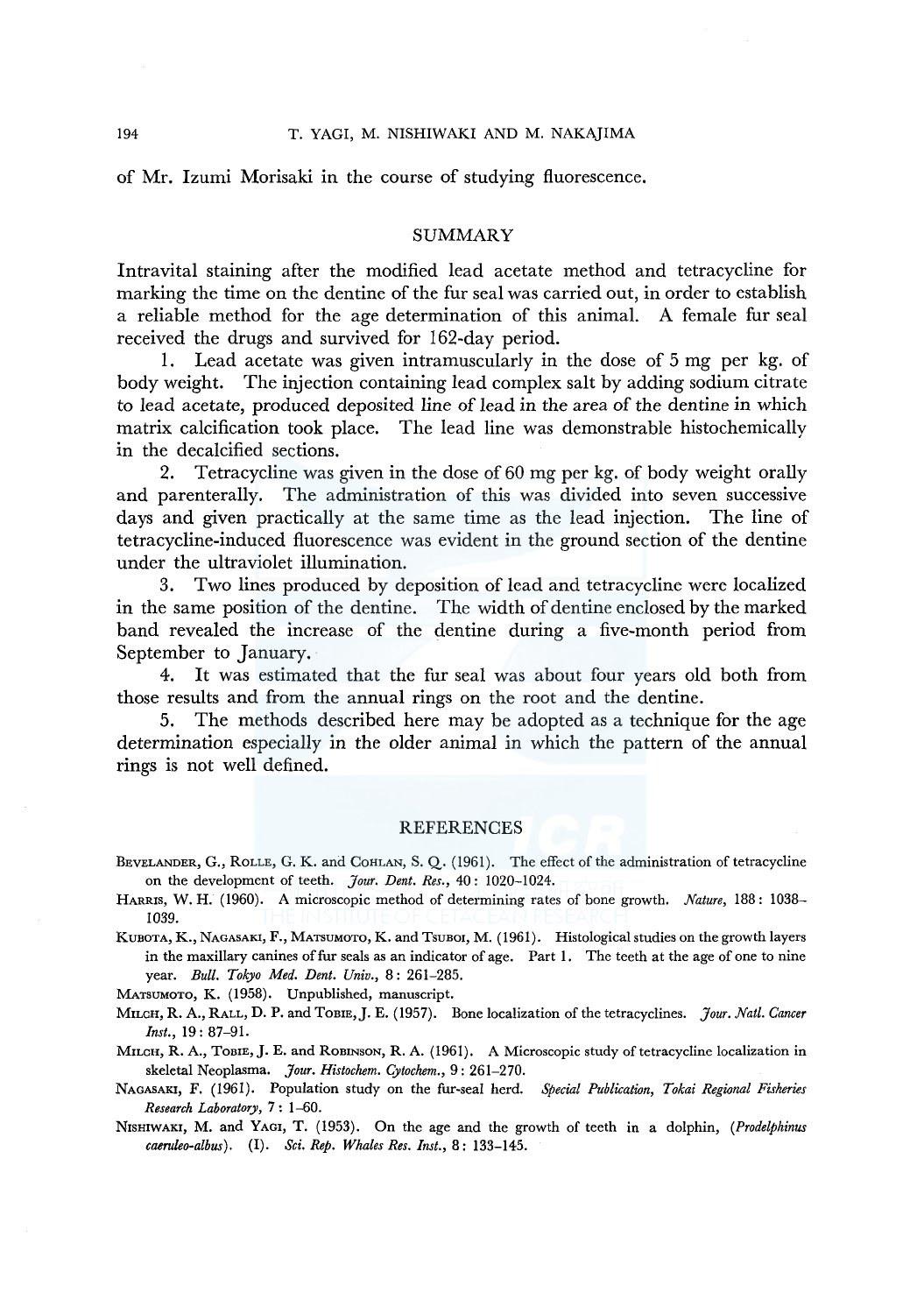- NISHIWAKI, M<sup>·</sup> and YAGI, T. (1954). On the age-determination method of the toothed whale by the study of the tooth. *Proc. Jap. Acad.,* 30 399-404.
- NrsmwAKr, M., HrnrvA, T. and 0HSUMI, S. (1958). Age study of sperm whale, based on reading of tooth laminations. *Sci. Rep. Whales Res. Inst.,* 13: 135-154.
- OKADA, M. and MIMURA, T. (1938). Zur Physiologie und Pharmakologie der Hartgewebe. I. Mitteilung: Eine Vitalfarbungsmethode mit Bleisalzen und ihre Anwendung bei den Untersuchungen itber die rhythmische Streifenbildung der harten Zahngewebe. *Jap. Jour. Med. Sci., IV Pharmacology*, 11: 166-170.
- SCHEFFER, V. B. (1950). Growth layers on the teeth of pinnipedia as an indication of age. *Science,* 112: 309-311.
- ScHOUR, I. and KRONFELD, R. (1939). Neonatal dental hypoplasia. *]our. Amer. Dent. Assn.,* 26: 18-32.

#### EXPLANATION OF PLATES

#### PLATE I

Ventral view of the skull (A), dorsal view of the mandible (B), the left mandible canine (C) and the left maxillary canine (D) of the fur seal, 25 kg. weight female, used in this observation.

#### PLATE II

Longitudinal ground section of left maxillary canine of the fur seal (A) compared with a specimen of 4-year-old female (B).

N: Neonatal line. T-1, 2, 3: Transparent zone of the dentine.

#### PLATE III

Longitudinal ground section of left maxillary canine of the fur seal, around 158 days after the administration of tetracycline, under ultraviolet light (A) and under tungsten light (B).

- TC : Fluorescent line of deposited tetracycline.
- A: Line of auto-fluorescence.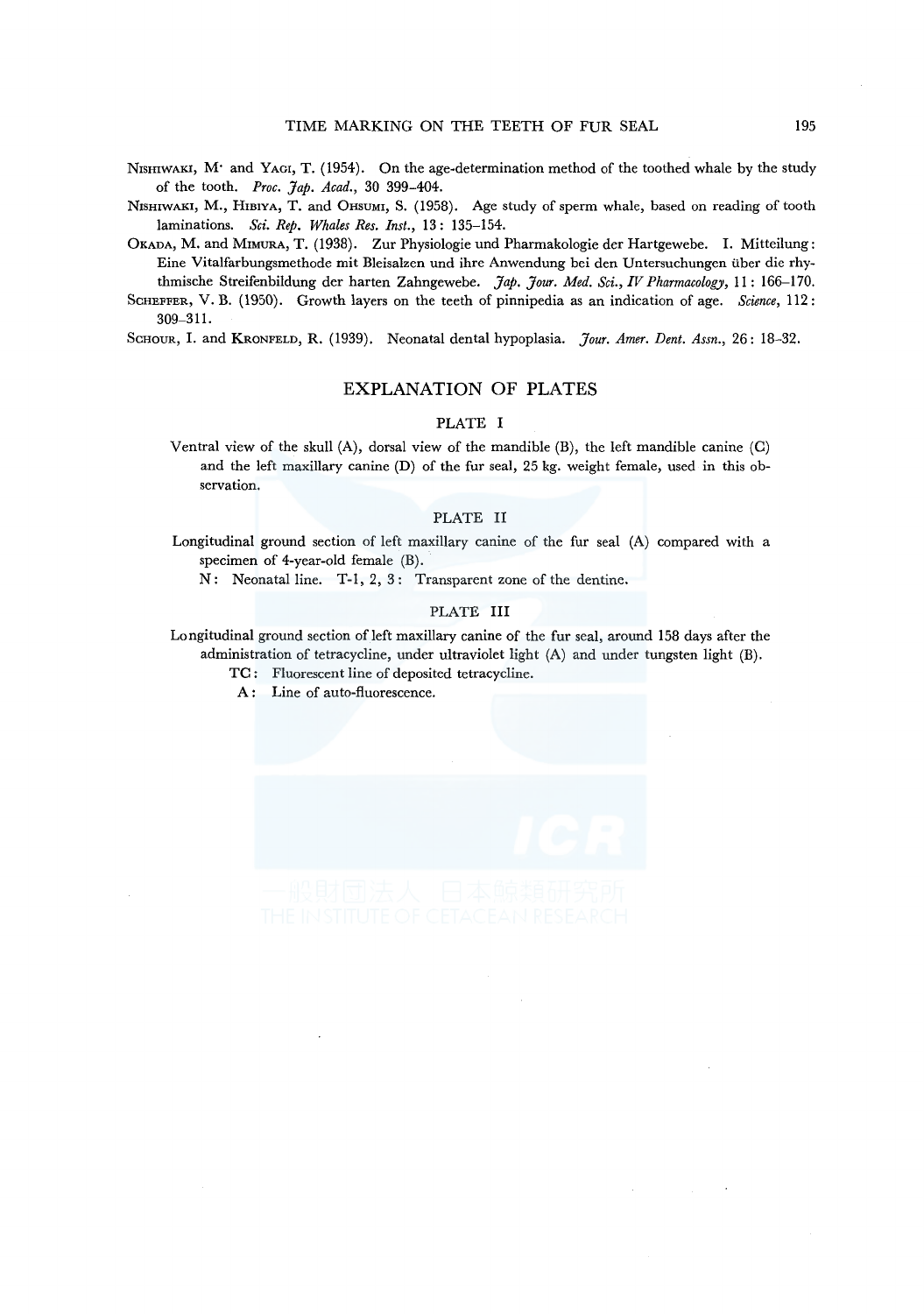# T. YAGI, M. NISHIWAKI AND M. NAKAJIMA PLATE I



Sci. Rep. Whales. Res. Inst. No. 17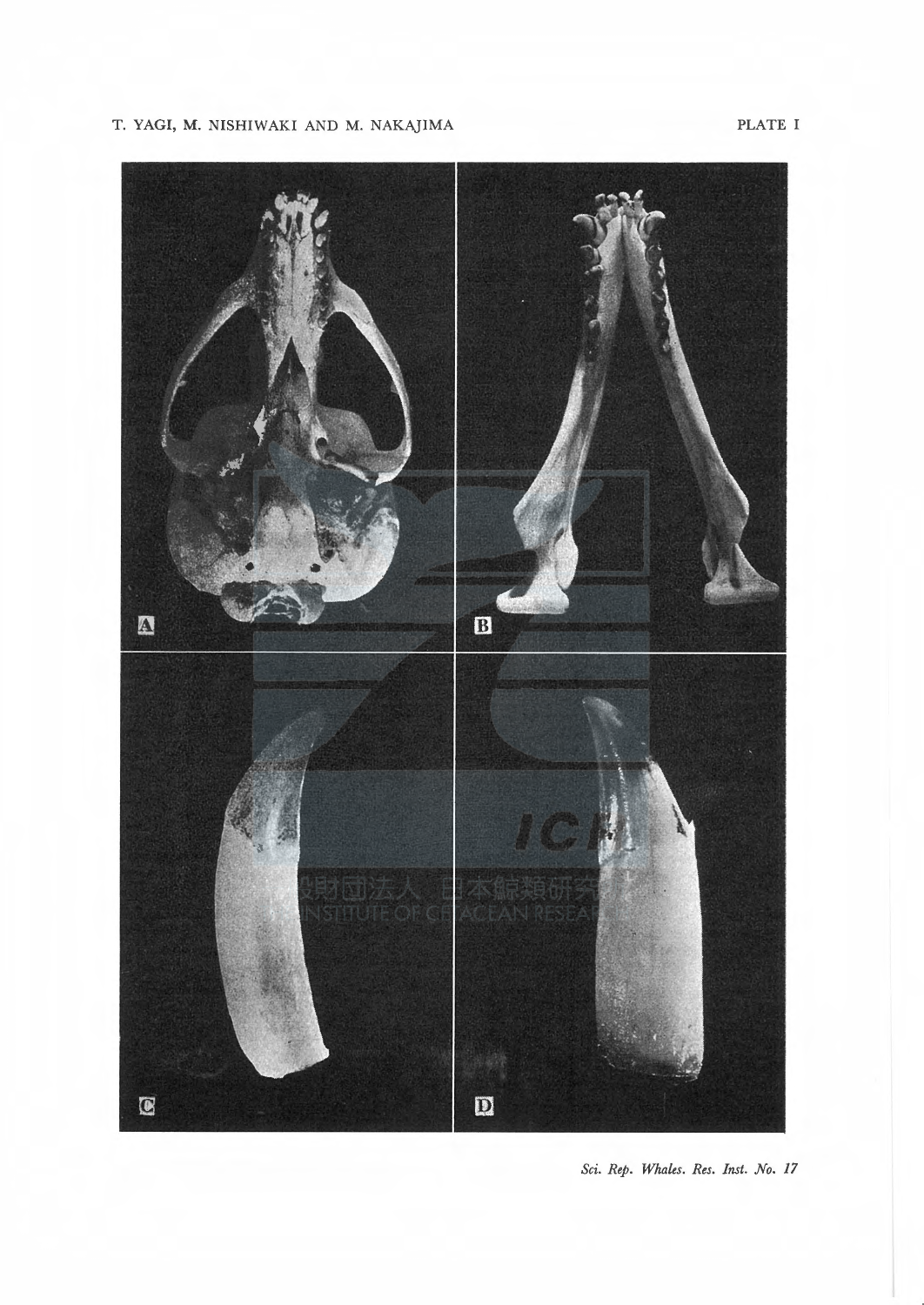# T. YAGI, M. NISHIWAKI AND M. NAKAJIMA PLATE II



Sci. Rep. Whales. Res. Inst. No. 17